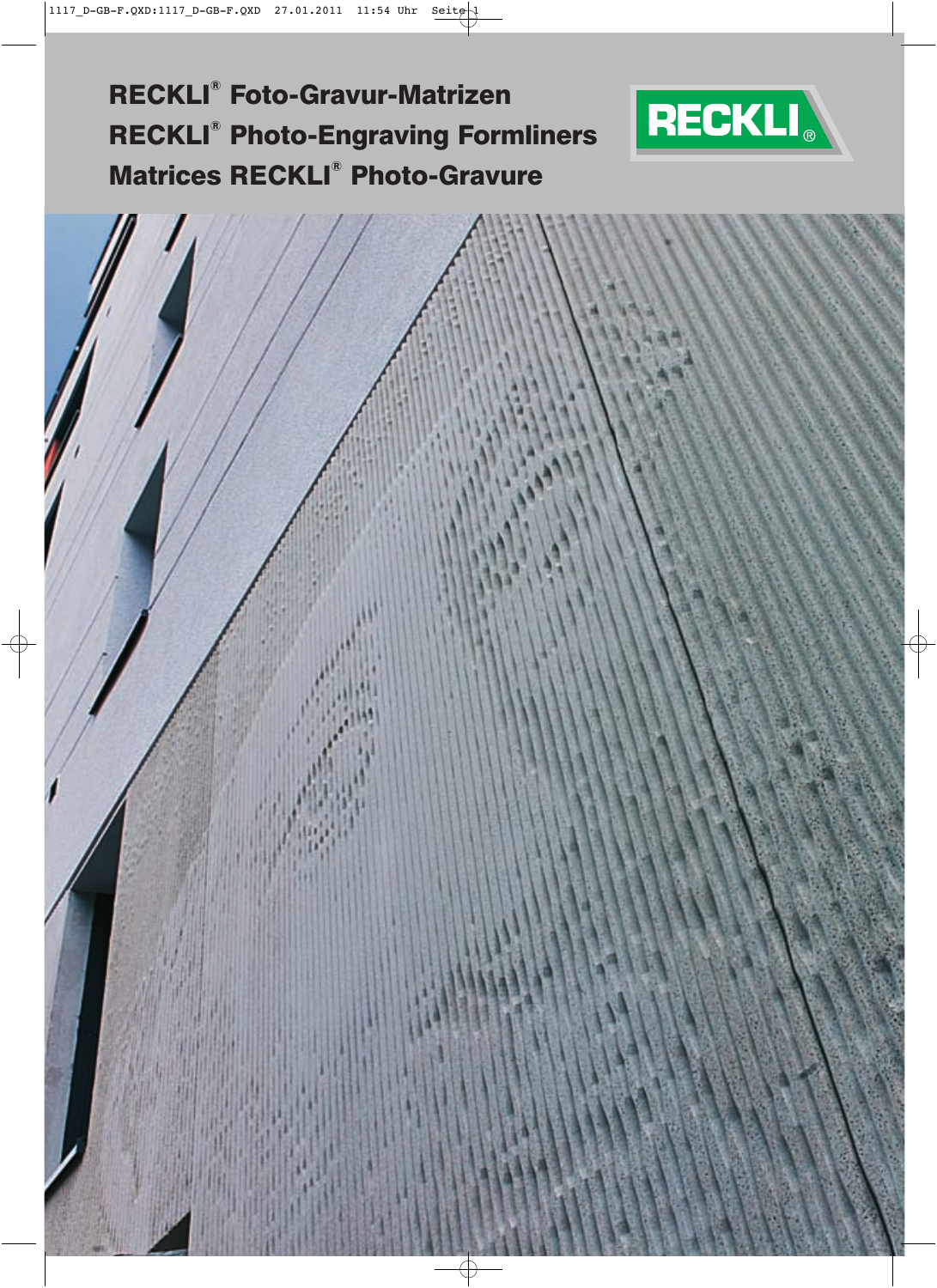



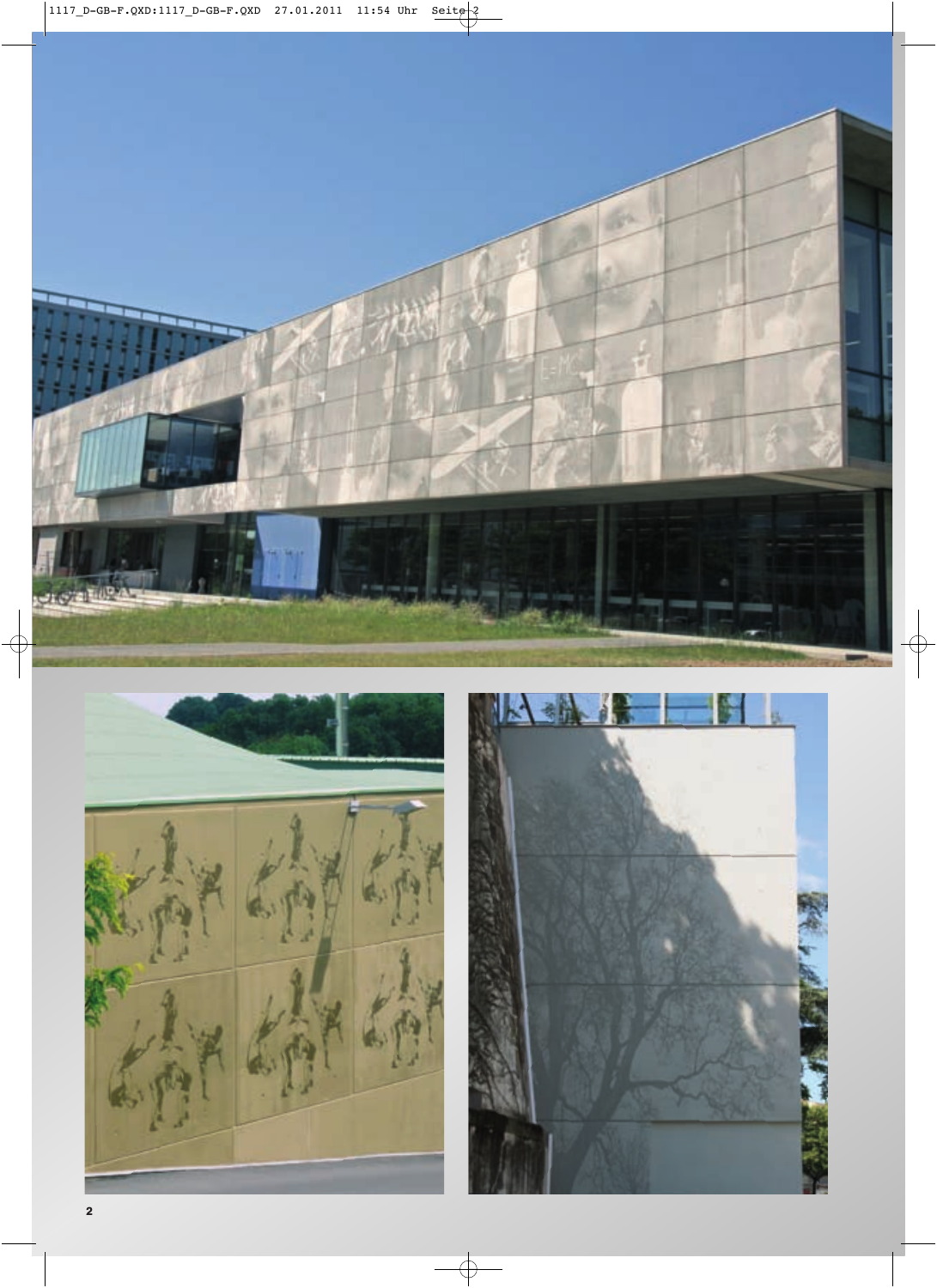### **Ein Bild oder eine Struktur?**

Die Fassade ist das Aushängeschild eines jeden Bauwerkes und bestimmt neben der Bauwerksgliederung in ganz entscheidender Weise seinen Gesamteindruck.

Eine Betonfassade bietet dem Architekten die Möglichkeit, durch die Strukturauswahl und -anordnung das natürliche Spiel von Licht und Schatten an der Wand zu beeinflussen und je nach Sonnenstand und Lichteinfall zu betonen oder dezent in den Hintergrund treten zu lassen.

Die Texturierung von Sichtbetonflächen durch den Einsatz elastischer RECKLI<sup>®</sup>Strukturmatrizen hat sich qualitativ und wirtschaftlich millionenfach bewährt. Ihre Elastizität ermöglicht selbst bei komplizierten Strukturen mit Hinter- oder Unterschneidungen ein bruchfreies Entschalen sowohl des Betons als auch der Form.

RECKLI®-Strukturmatrizen bieten dem Architekten, Planer und Bauherrn durch Standardtexturen und Individualanfertigungen nahezu unbegrenzte Gestaltungsmöglichkeiten.

#### **Die neuen RECKLI® Foto-Gravur-Ma trizen erweitern diesen Ge**  staltungsspielraum in bisher nicht gekannter Weise.

Die Kombination aus dem RECKLI<sup>®</sup>-System und der Photo-Gravur-Technik erzeugten eine je nach Auflösung feine bis grobe reliefartige Oberflächenstruktur. Es entsteht der Eindruck eines auf die Betonfassade projizierten Fotos.

Bei der Photo-Gravur-Technik handelt es sich um ein computergestütztes Verfahren, Bildinformationen durch Frästechnik auf Plattenwerkstoffe zu übertragen. Dazu wird zunächst eine Bildvorlage eingescannt und in 256 Graustufen umgewandelt.

Für die Übertragung des Bildes auf den Werkstoff wird aus den ermittelten Grauwerten eine Bearbeitungsdatei generiert, die Fräsbefehle für eine spezielle CNC-Fräse enthält. Ein entsprechend gefrästes Modell dient dann als Vorlage für die Fertigung der elastischen RECKLI<sup>®</sup> Matrizen. Deren Elastizität, Qualität und Reproduzierbarkeit machen das gesamte Verfahren ästhetisch und ökonomisch für eine bildähnliche Betonoberfläche umsetzbar.

Die Einsatzmöglichkeiten sind vielfältig, denn nahezu sämtliche Bildvorlagen, die in den gängigen Grafikformaten vorliegen, können verwendet werden. Die Skalierung der Vorlage erlaubt die Herstellung von Photo-Gravur-Matrizen jeder Größe.

Die Größe der Matrizen wird begrenzt durch die maximalen Maße des verfügbaren Plattenwerkstoffes und die maximale Bearbeitungsfläche der Fräsmaschine. Allerdings können mehrere Platten zu einem ganzen Bild oder Teilbildern zusammengesetzt werden. Beachten Sie aber bitte,

dass Stöße quer zum Verlauf der Gravur-Kannelüren stets als schwach sichtbare Naht erkennbar sein werden. Wir bitten Sie deshalb, von Fall zu Fall die maximalen Größen mit uns abzustimmen.

Wie jede Struktur lebt auch die Fotogravur vom Licht- und Schattenspiel an der Fassade. Streiflicht lässt deshalb das Foto im Beton deutlicher erscheinen als Frontallicht oder totaler Schatten. An der Fassade führt so das wandernde Sonnenlicht zu abwechslungsreichen Bildeffekten, während im Innenbereich der Effekt durch Kunstlicht akzentuiert werden kann.

Die reliefartige Oberfläche der Fotogravur erzeugt einzig durch Lichtund Schatteneffekte ein Abbild der Bildvorlage. Durch die Ausrichtung der V-förmigen Nuten zur (dynamischen) Lichtquelle und der jeweiligen Position des Betrachters ist der Grad der Erkennbarkeit des Motivs bestimmt. Bei schräg einfallendem Licht bilden sich die Schattenlängen analog zu den Nutentiefen aus. Sie erzeugen den Schwarz-Anteil des Bildes. Das Motiv ist dadurch aus lotrechter bzw. entgegengesetzter Betrachtungsposition gut erkennbar.



Aus einer dem Lichteinfall gleichgerichteten Betrachtungsposition verkürzen sich die erkennbaren Schattenbereiche. Das Motiv wird dadurch kontrastärmer. Ist der Betrachtungswinkel spitzer als der Lichteinfallswinkel, erscheint das Motiv "Negativ".



Bei lotrechtem Lichteinfall zur Objektebene bilden sich in den Nuten keine Schatten aus – das Motiv ist aus keiner Betrachtungsposition erkennbar.



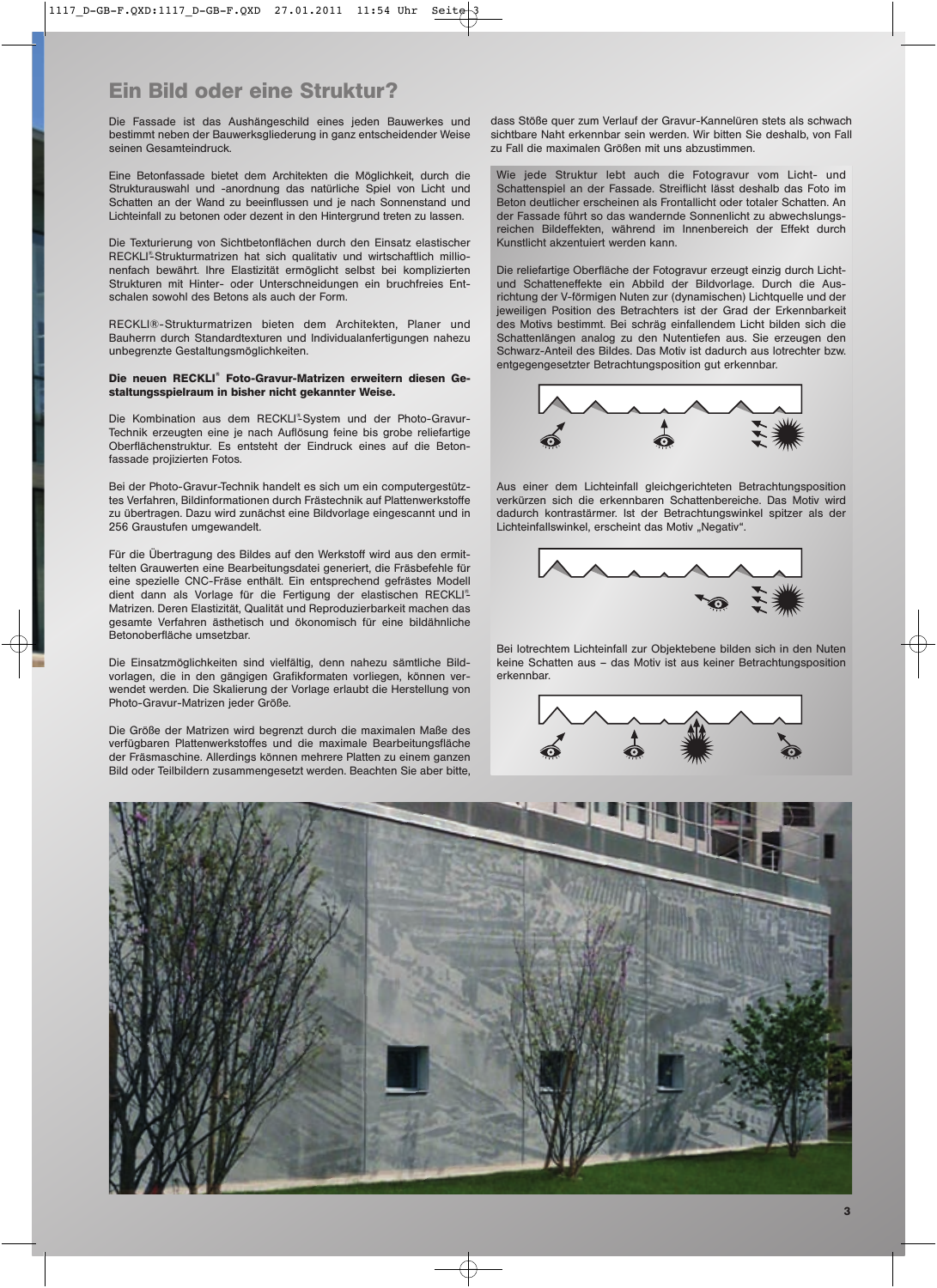



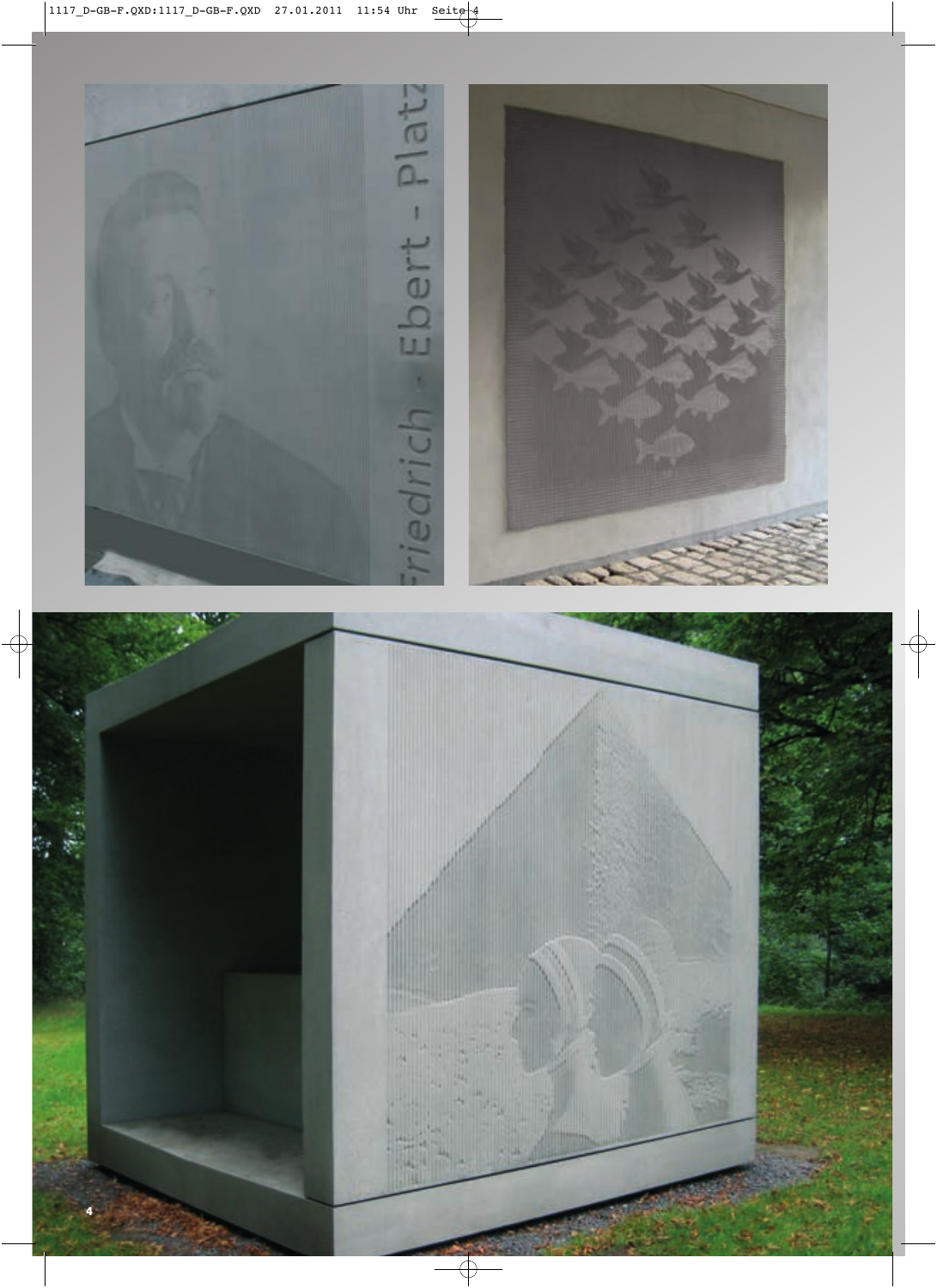

*Original Porträtfoto der kleinen Lola Original portrait photo of little Lola Original du portrait photo de la petite Lola*

*Lola ist begeistert von ihrem Betonporträt Lola is enthusiastic of her concrete portrait Lola regarde avec enthousiasme son portrait en béton*



## **An image or a pattern?**

A building or structure facade is an advertisement for the designer or architect. It can also be a popular landmark and depending on the location of the building its initial visual impact can be considerable.

The use of a patterned or textured concrete facade allows the architect and designer to produce subtle nuances of light and shadow to the building.

The use of elastic RECKLI®-Formliners for texturing the exposed face of concrete surfaces has attained a high degree of acceptance in terms of quality, ease of use and economic efficiency. Many millions of square metres of this type of finished concrete are the proof of this. The elasticity of our formliners removes the risk of damage to the hardened concrete allowing intricate detail to be used.

This system has given architects, planners and designers the freedom to realize unlimited ideas in their designs for the past 35 years.

#### **The new generation of RECKLI® Photo-Engraving Form liners**  expands these possibilities in a previously unknown way.

The combination of the RECKLI<sup>®</sup>-System and the Photo-Engraving Technology creates a surface pattern which can vary from fine to course depending on the resolution of the image used. This image can then be incorporated onto the finished concrete surface by using the RECKLI® -Formliner system.

The Photo-Engraving Process is a computer-based method for transferring image data onto sheet materials by means of milling technology. First an image template is scanned and converted into 256 grey scales. In order to transfer the image onto the sheet material, a machining file is generated from the identified grey values, whereby the file includes milling commands for a special CNC milling machine.

The milled model is used as a master for casting the elastic RECKLI<sup>®</sup> Formliners. Their elasticity, quality and reusability contribute to the aesthetics and the economic efficiency of the whole process and make it possible to recreate the image onto the concrete surface.

The applications are almost unlimited because almost any image in standard graphic formats can be used. The templates are scalable, which allows the production of Photo-Engraving Form liners in any size.

The size of the formliners is limited by the maximum dimensions of the available sheet material and the maximum milling area of the CNC machine. Indeed it is possible to put more plates together to one common picture or to several parts of one picture. But please note that junctions cross to the vertical running engraving grooves will unavoidable

lead to barely visible joint lines. Therefore we ask you to contact us for a clarification of this question in advance.

Like for each pattern the intensity of the photo engraving effect is altered by the movement of the sun. It is more vivid when sun light is at 45° to the façade. The movement of the sun leads to various effects on a concrete panel. Inside a building you can intensify the visibility by means of artificial light.

The relief-like surface of the photogravure produces an image of the original solely as a result of light and shadow effects. The degree to which the motif is visible is determined by the orientation of the Vshaped grooves to the (dynamic) light source and the position of the observer. Where the light meets the image obliquely, the length of the shadows is proportional to the depth of the grooves. They generate the black portion of the image. The motif is therefore visible from a perpendicular position or a position away from the light source.



Viewed from a position close to the direction of incident light, the visible shadowed areas are shortened. The result is that the motif has less contrast. If the angle of observation is less than the angle of incidence of the light, the motif appears as a negative.



Where the incident light is perpendicular to the object plane, no shadows are formed in the grooves – the motif is not visible from any position.

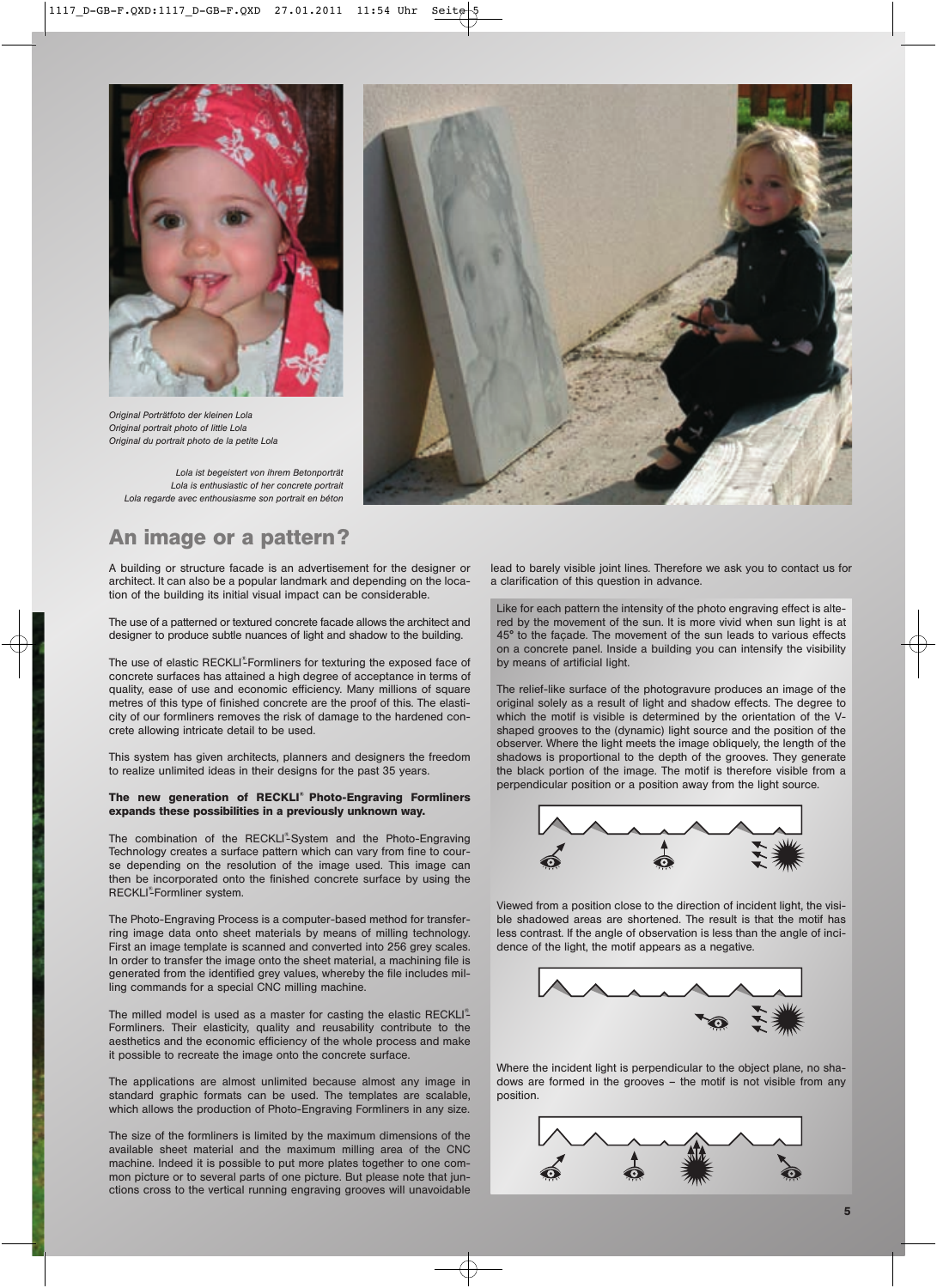





*Betonelement für die "Gutenberghöfe", Heidelberg Concrete panel for the "Gutenberghöfe", Heidelberg Elément béton pour la "Gutenberghöfe", Heidelberg*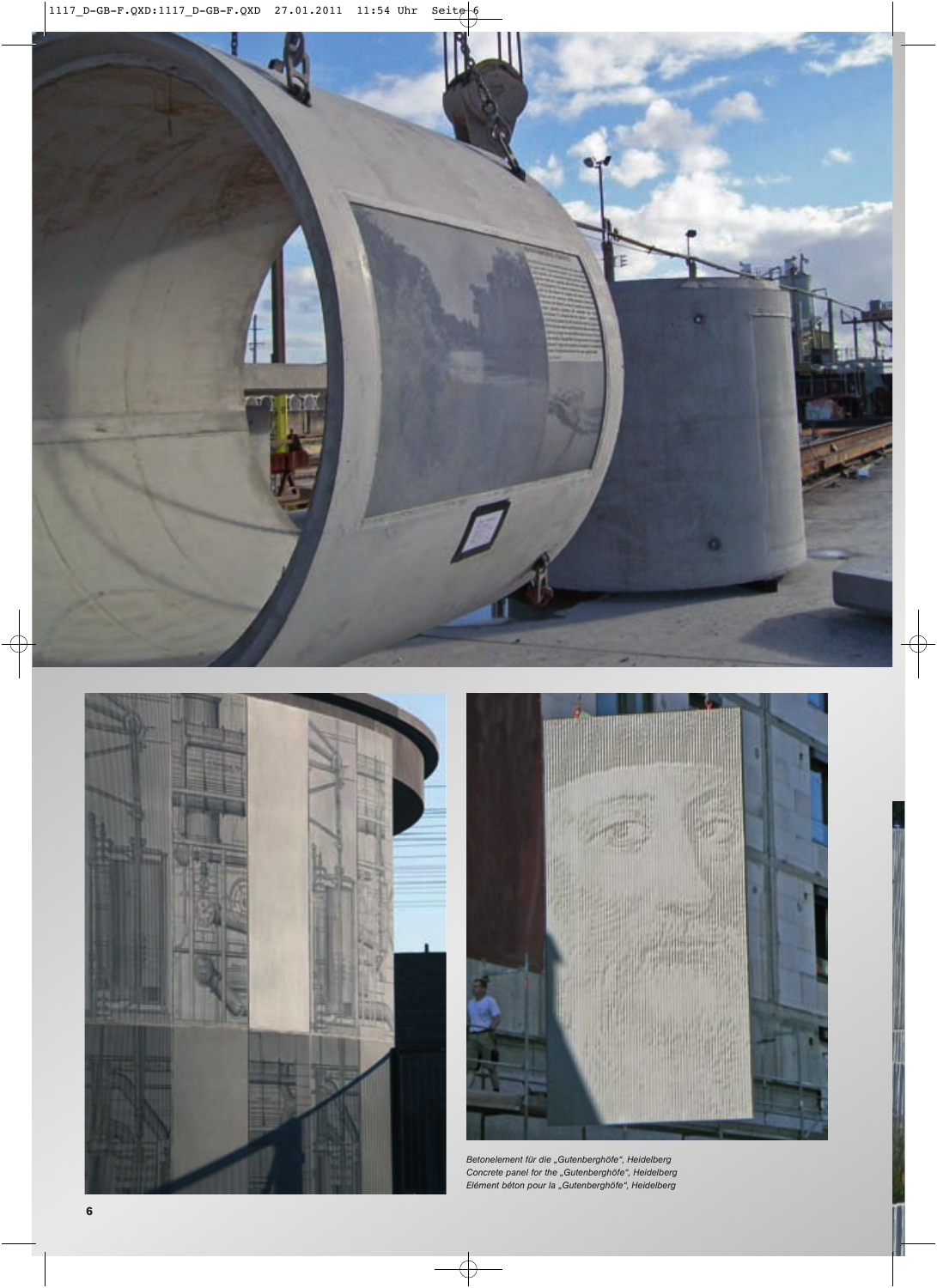### **Une image ou une texture?**

La façade donne l'image d'un bâtiment et détermine, en complément de la structure, le caractère de celui-ci.

Le parement béton offre à l'architecte la possibilité de souligner un élément en faisant participer les jeux d'ombre et de lumière en mettant en avant la façade de façon plus ou moins discrète selon la position du soleil.

La structuration des parements vus par l'utilisation de matrices structurées RECKLI<sup>®</sup>, a démontré à des milliers d'exemplaires, les résultats qualitatifs et économiques du procédé.

L'élasticité des matrices permet d'envisager des décoffrages sans dommage aussi bien pour le béton que pour les moules, même en présence de structures complexes ou de contre dépouilles.

Les matrices structurées RECKLI®, grâce à la gamme standard et aux fabrications personnalisées, offrent au concepteur des possibilités d'animation quasiment illimitées.

#### **Les nouvelles Matrices RECKLI® Photo Gravure étendent ces possibilités de création d'une manière inconnue jusqu'alors.**

La combinaison du système RECKLI® et du procédé Photo-Grayures permet de réaliser des effets de surface du plus fin au plus prononcé selon la définition de l'image choisie. La perception se rapproche alors de l'effet produit par la projection d'une photographie sur la façade béton.

La technique Photo-Gravures est un procédé qui consiste à transférer des informations graphiques par fraisage sur un support en stratifié. Une image est d'abord numérisée en 256 niveaux de gris. Un fichier de traitement est alors constitué pour commander une fraiseuse numérique qui va reproduire les nuances.

Le modèle gravé va ensuite servir à la fabrication des matrices RECKLI® . Leur élasticité et leur fidélité de reproduction rendent leur utilisation parfaitement adaptée à une transposition esthétique et économique de l'image sur le béton.

Les applications sont multiples. Presque tous les types de documents ou de fichiers image les plus courants peuvent être traités.

La taille maximale des matrices est liée à la dimension des planches usinables disponibles et à la course maximale de la machine CNC. Bien entendu, il est possible de fractionner une image en plusieurs plaques, ou de rassembler plusieurs fraisages en une seule image. Toutefois, veuillez noter qu'une jonction perpendiculaire aux rainures occasionne inévitablement une ligne légèrement visible. Contactez nous afin d'examiner ce point cas par cas.

A l'instar de tout autre relief, l'intensité de rendu du photo-gravé est fortement liée au ratio d'ombre et de lumière sur la façade. Une lumière latérale accentue la visibilité contrairement à un éclairage frontal ou à une situation à l'ombre. C'est la raison pour laquelle la course du soleil procure toute une variation d'effets sur la façade. En intérieur, on peut intensifier le rendu en utilisant un éclairage artificiel.

La surface en relief de la photogravure génère une image du motif unique avec ses effets d'ombre et de lumière. L'orientation des rainures en forme de V vers la source lumineuse (dynamique) et la position de l'observateur permettent de déterminer le degré selon lequel le motif est visible. Dans le cas d'une incidence oblique de la lumière, les longueurs d'ombre se forment en fonction des profondeurs des rainures. Elles génèrent la partie noire de l'image. Le motif est à cet effet bien visible à partir de la position perpendiculaire ou d'une position d'observation opposée.



À partir d'une position d'observation dans la même direction que l'incidence de la lumière, les zones d'ombre visibles sont diminuées. À cet effet, le motif est moins contrasté. Si l'angle d'observation est plus aigu que l'angle d'incidence de la lumière, le motif apparaît «négatif».



En cas d'incidence de la lumière perpendiculaire au plan objet, aucune ombre ne se forme dans les rainures. Aucune position d'observation ne permet alors de voir le motif.